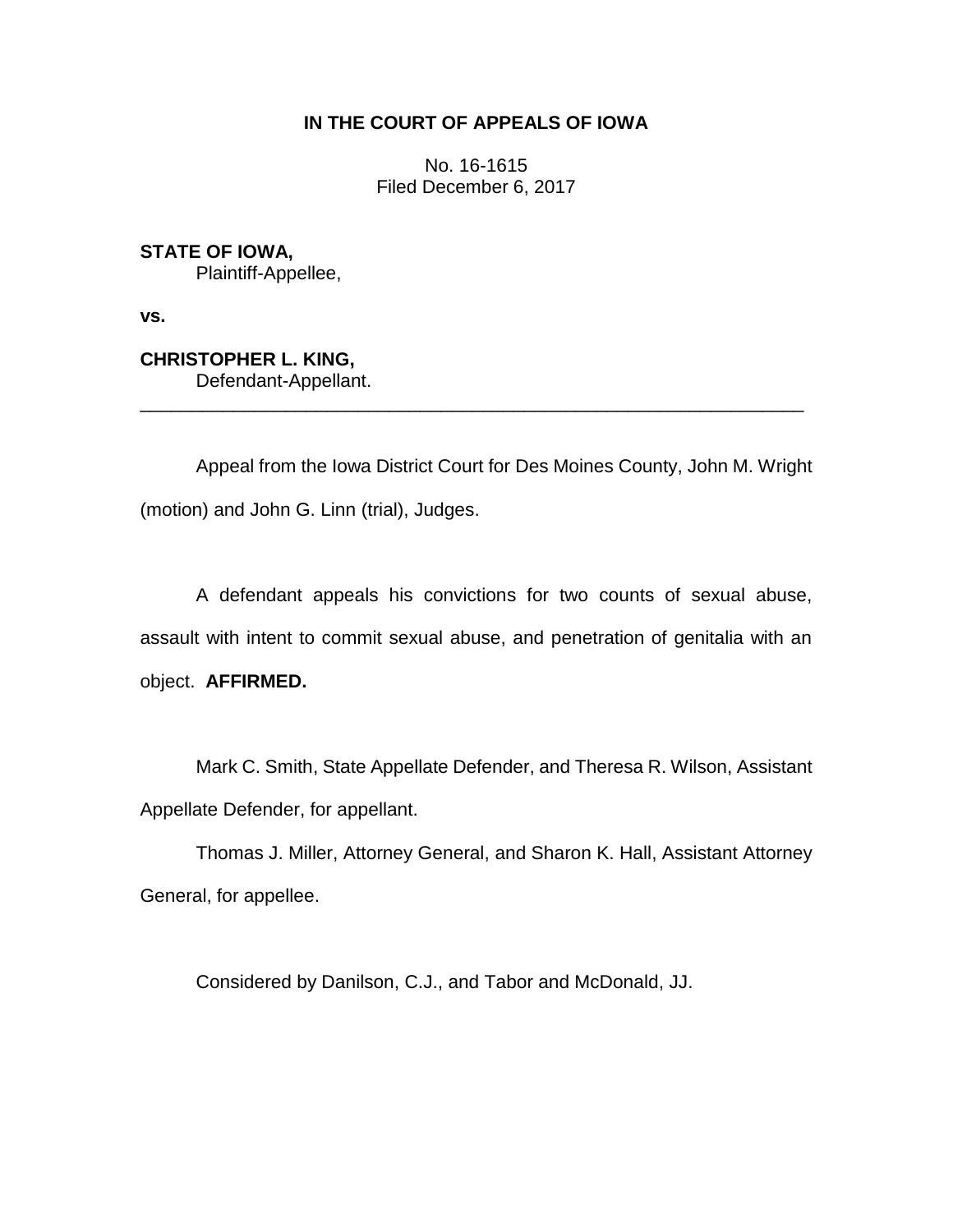# **MCDONALD, Judge.**

Christopher King appeals his convictions for two counts of sex abuse in the third degree, assault with intent to commit sexual abuse, and penetration of genitalia with an object in violation of Iowa Code sections 709.4, 709.11, and 708.2(5) (2015), respectively. He challenges the district court's denial of his motion to adjudicate law points, the effectiveness of his trial counsel, and the sufficiency of the evidence for two of his charges.

I.

The case was tried to a jury, which found King guilty of the above-stated offenses but found him not guilty of two other counts, dissemination of obscene material and indecent exposure. The offense conduct at issue took place between June 2013 and February 2015. Each of the offenses involved a different victim. The four victims, K.R., R.F., A.O., and A.B., were teenage girls seeking senior portraits from Daisy Frames, a business owned by King and his wife, Amber King. At the time of the offenses, King was thirty-nine or forty years old.

### A.

K.R. was a seventeen-year-old high school student when she arranged for Daisy Frames to take her senior pictures in September 2014. After her pictures were taken, King offered K.R. a job in which he would take ten dollars off the price of the pictures for each hour K.R. worked. K.R. wanted to reduce the cost of the pictures to ease the financial strain on her family so she accepted the offer. King and K.R. communicated with each other via Facebook messaging. At some point, King's messages became more personal and sexual in nature.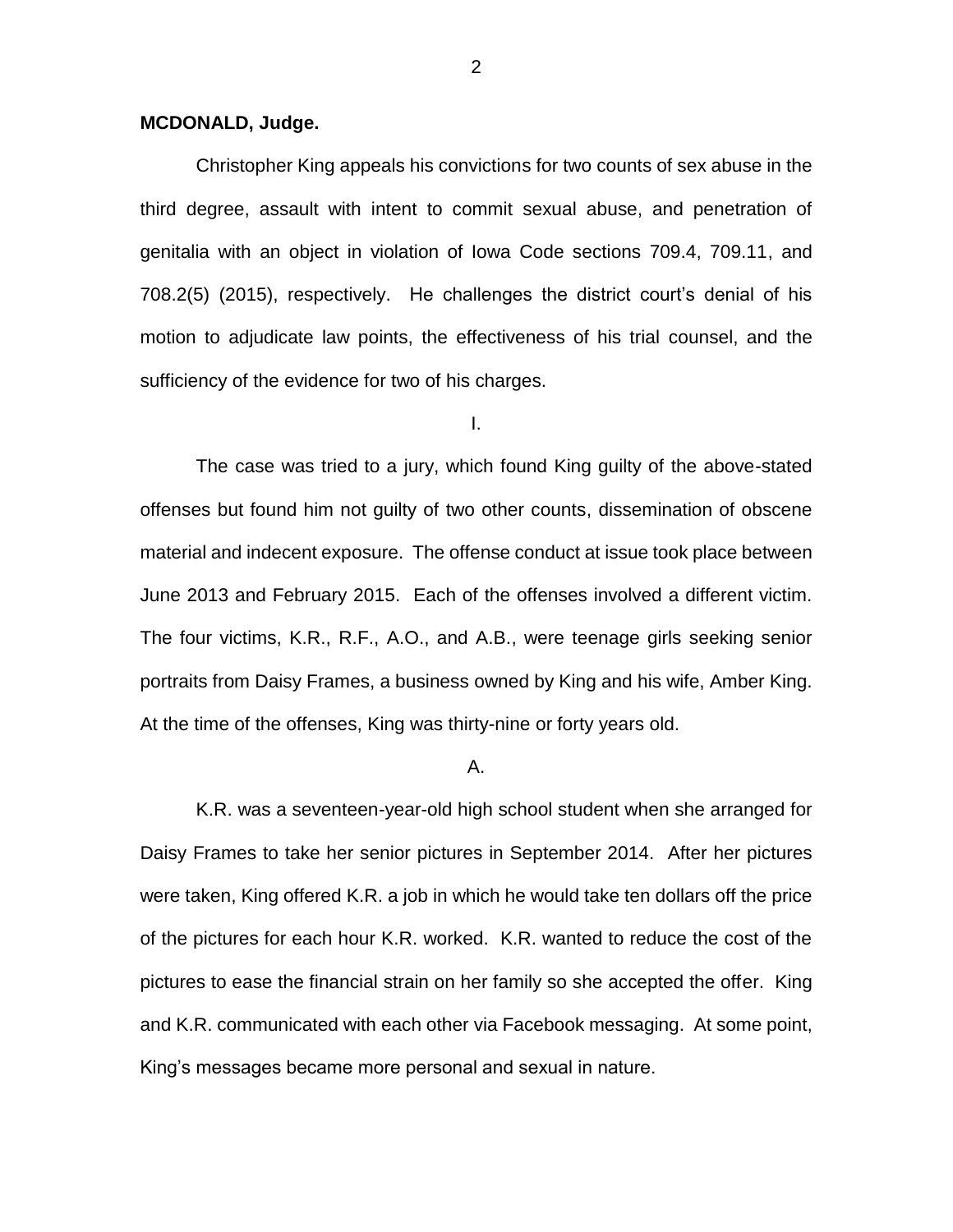On December 24, 2014, King picked K.R. up for work. Instead of going to work, King drove K.R. outside of town. He provided K.R. with a drink containing alcohol. K.R. testified she went with him because she really wanted to help her grandmother with the cost of her pictures. K.R. was wearing multiple layers of clothing since King had told her he wanted to play "strip Truth or Dare". K.R. drank at King's urging until King decided they should play Truth or Dare. King dared K.R. to let him put his hand on her thigh for the rest of the drive. She testified she complied because she feared King would have forced her to remove clothing if she did not. King then moved his hand towards her crotch. K.R. testified she tried to push his hand away, said "no," and closed her legs tightly. King told her "just let it happen, it's okay, you won't get hurt." King then rubbed his hand over her clothing covering her vaginal area as she told him it made her uncomfortable. K.R. testified she loosened her legs, as she feared King would hurt her if she did not. King told her, "[y]ou can't tell me this doesn't feel good, it has to feel good," to which K.R. responded, "I don't feel anything." K.R. told King she needed to use the bathroom, and the two stopped at a gas station before he took her home. K.R. testified she felt lightheaded from the alcohol and slept after returning home.

The total encounter lasted between one-and-one-half and two hours on the morning of December 24. K.R. declined future offers of work from King. However, she did state at trial that she saw King on New Year's 2014, where she voluntarily participated in drinking games with King and a friend. Other trial testimony by K.R. included statements that she felt what happened between her and King was "blown out [of] proportion" and that she was "still capable of making her own decisions"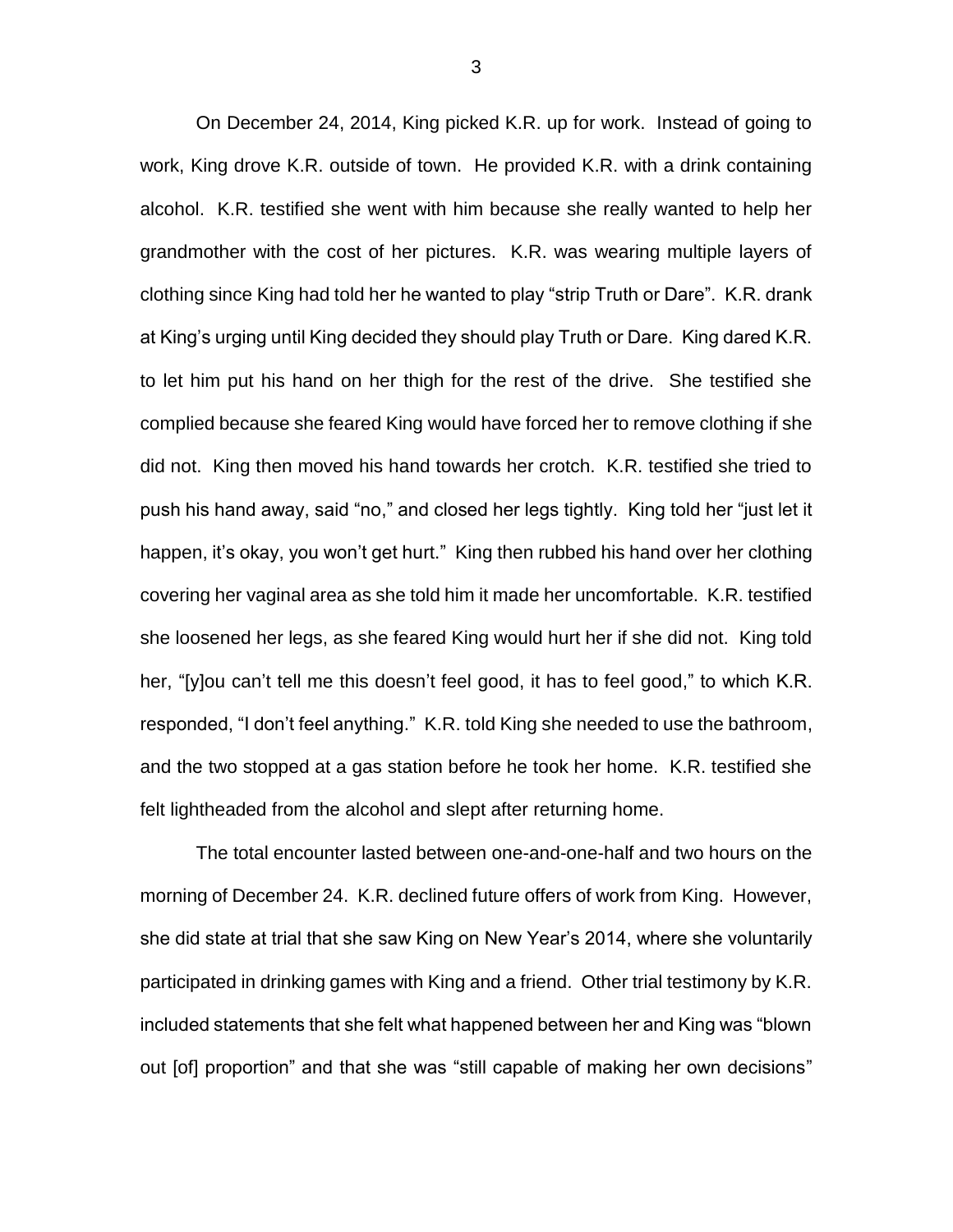when King's conduct took place. She testified she did not disclose this event until her younger sister considered working for King a few months later.

King denied providing any alcohol to K.R. King also denied any sexual contact with K.R. Amber, King's wife, testified that King had only been gone a short time and he did not appear drunk when he returned.

#### B.

A.B. was an eighteen-year-old high school student when she and best friend K.R. chose Daisy Frames for their senior pictures in fall 2014. A.B. too accepted a job with Daisy Frames to pay off her photos. King sent A.B. Facebook messages asking about sex and other personal topics. When A.B. first came to work, King drove her around and provided alcohol, and they discussed personal topics. A second time, they played "Never Have I Ever." A.B. testified she was uncomfortable but wanted to help her mom by earning discounts for her senior pictures.

During another trip with King, possibly the third, King provided A.B. with more alcohol. He stopped at an adult shop and bought A.B. a dildo, vibrator, and batteries. A.B. testified she refused to take the dildo and King "threw it out the window along a back road." A.B. also tried to refuse the vibrator but King persisted until she took it. A.B. testified King parked the car and pulled out his penis, asking for a "blow job" or sex. She refused, and King was upset.

A final "work" trip occurred in the winter of 2014. A.B. stated she went along and brought the vibrator, at King's request, because she was afraid King might do something else that was worse. She testified she was too embarrassed to tell her mom despite being scared. King parked behind an abandoned house, took the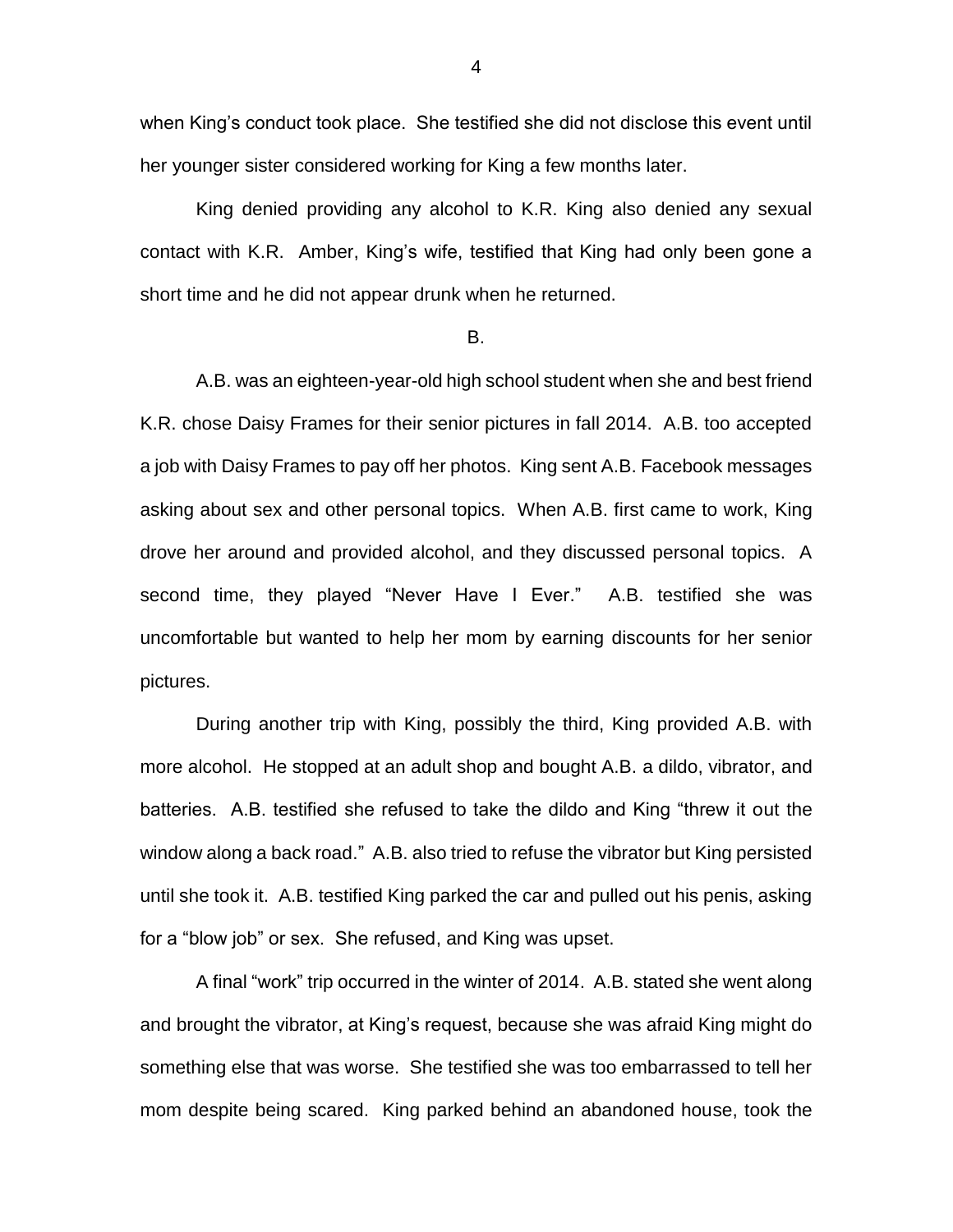vibrator, and pestered A.B. to take off her pants. At trial, A.B. could not remember if King pulled down her pants or if she pulled down her pants. She testified, however, her pants were pulled down. She testified King turned on the vibrator and inserted it into her vagina for fifteen minutes. A.B. said she remembered the time because she stared at the digital clock in the car. She testified she felt she could not get away and did not even know where she was. A.B. told K.R. about the assault. The two reported the incidents in February 2015.

King testified he bought A.B. the vibrator for her birthday. He claims she told him she was having a bad week and he took her out for a drive. King testified A.B. asked him to watch her use the vibrator on herself and, at some point, requested he hold it. King accepted the request and manipulated the vibrator until A.B. climaxed. He remembered A.B. had a tear in her eye, but he claimed he thought she was just having a bad week. King denied showing A.B. his penis and denied A.B. was compelled to act in the vibrator incident. He testified A.B. sent him several photos of herself on Facebook and attempted to "re-friend" him in March 2015.

## C.

R.F. was a sixteen-year-old student when she applied to be a Daisy Frame's senior model.<sup>1</sup> R.F.'s father was deceased, and her mother was unemployed. Finances were a concern for her family. R.F. first met King in early February 2015. After a positive initial meeting, King began sending her Facebook messages. R.F. testified they were "creepy and sexual." She complained to a friend that had

 $\overline{a}$ 

<sup>&</sup>lt;sup>1</sup> A senior model for Daisy Frames had her pictures taken by the studio and worked for the studio to help pay for those pictures.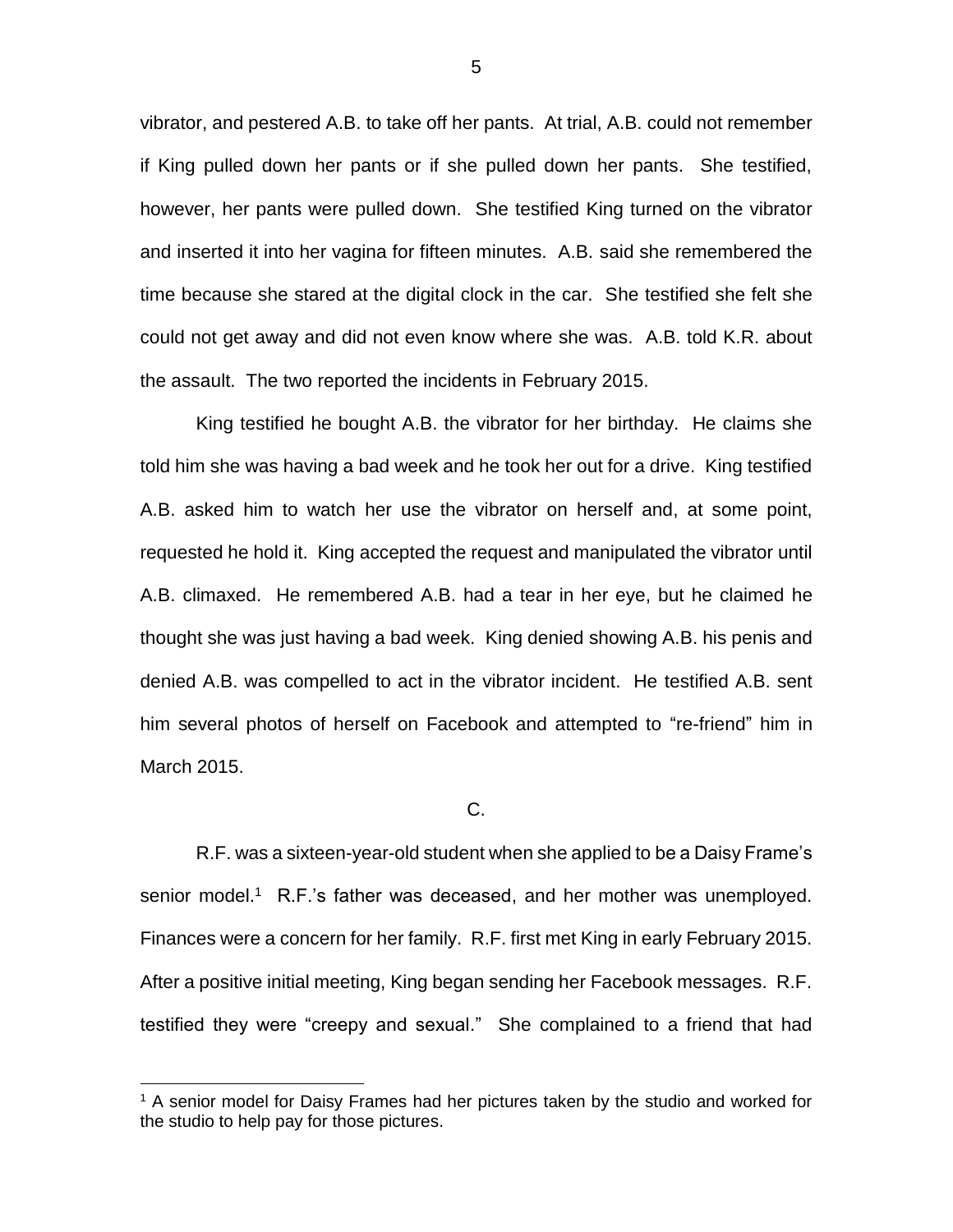recommended King's studio, and King apologized while "pulling a guilt trip," telling R.F., "I can't trust you now."

When R.F. was dropped off for work on February 16, 2015, King told her he needed to photograph a conservation sign in Des Moines County and she could come with him or stay and stuff envelopes. R.F. testified that she was afraid King would be mad at her if she did not go and that he might ruin her senior pictures if she did not go. They stopped for R.F. to use the restroom, and King purchased alcohol. King then put some of the alcohol in the tea R.F. had left in the car. When R.F. returned to the car the first thing King told her was that "Iowa state law says that you can have consensual sex at sixteen." King drove around talking about R.F.'s father and telling her he would not hurt her. R.F. testified that King then suggested the drinking game "Never Have I Ever" and his questions quickly turned to sex. "He asked me if I had ever had sex with someone, if I had ever given someone oral sex or, like, a hand job, or if I ever sent nude pictures or if I've ever done drugs or if I had—if I had any desire to perform any kind of sexual act on [King]." R.F. testified she felt uncomfortable but thought he was joking. King touched her leg and upper thigh, told her about his sexual history, and tried to get her to play Truth or Dare. After returning to the studio, King showed her pornography on his computer. He also unhooked her bra. This encounter ended when R.F.'s mother came to pick her up from work. King continued to send her sexual messages and began using Snapchat "because he was afraid [R.F.] was going to tell someone or show someone the messages."

R.F. met with King again on February 20 to work. She testified she was concerned her mother would lose her deposit on her senior pictures if she said no.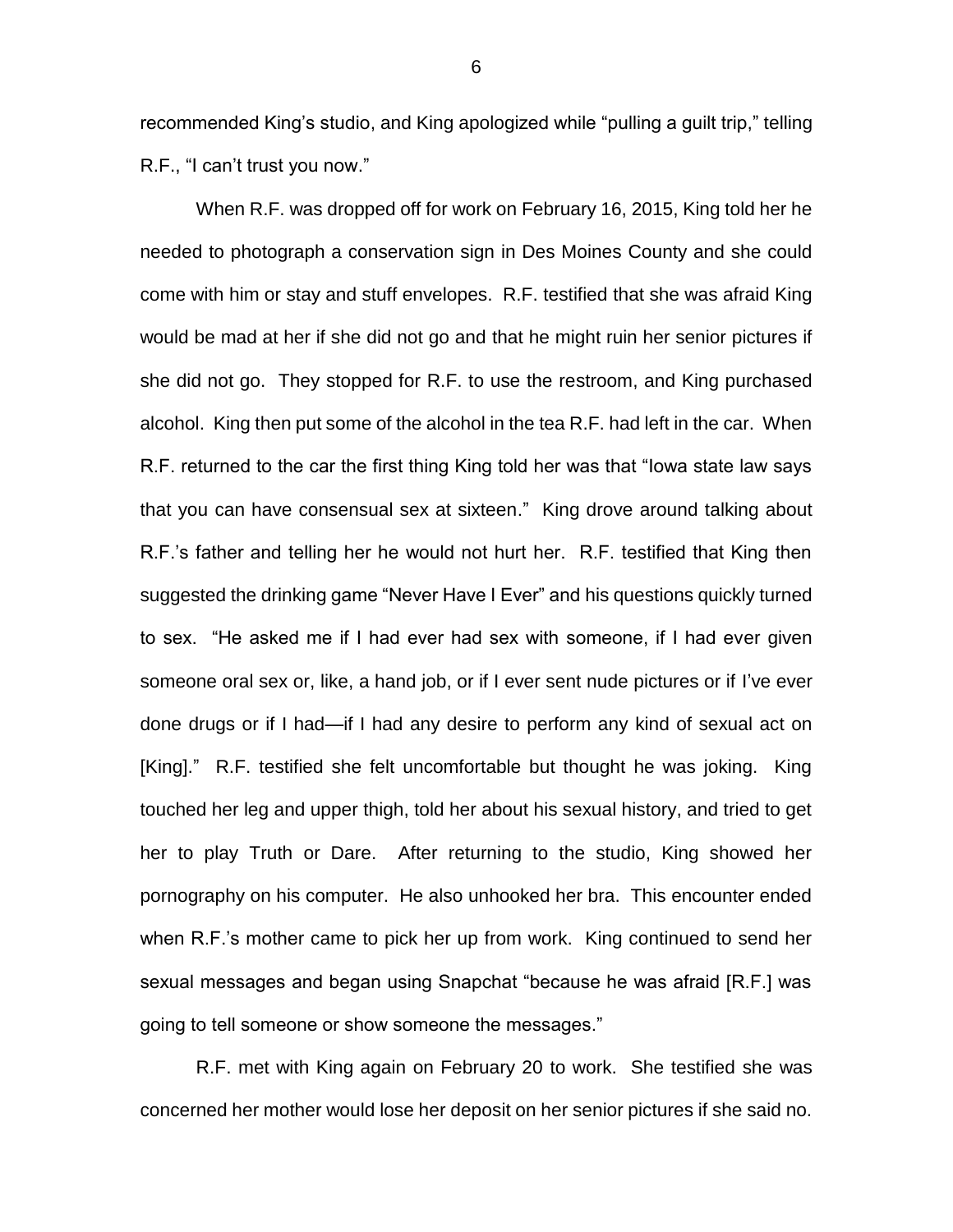The two again drove around and drank. King encouraged her to drink more, and R.F. poured her own drinks. King offered R.F. money to perform oral sex. She refused. R.F. testified she was drinking heavily and eventually King stopped in a "hunting field" where they played Truth or Dare. R.F. refused many of King's dares and had to remove four articles of clothing. R.F. also testified King told her "you're turning me on a lot, I don't know if I can control myself." When they returned to the car, King pestered R.F. to drink a specific drink. R.F. remembered blacking out. When she awoke, King was touching her vagina under her clothing. She told him to stop, and he "pulled away and licked his fingers."

King's version of events differed. With respect to the events of February 20, King testified R.F. requested he buy her food from McDonald's. When he asked about payment, she "grabbed his hand and placed it in her pants, against her bare vagina, with a smile on her face." With respect to both incidents, King denied offering R.F. alcohol, money for sex, or unhooking her bra. The child protective worker who first interviewed R.F. testified for King. She testified R.F. did not remember the assault and R.F.'s mother told her R.F. had acted normally that day, did not appear drunk, and had a McDonald's bag when she returned from work that day.

D.

A.O. was seventeen and in high school when she contacted Daisy Frames for her senior pictures in approximately June 2013. She also began working for Daisy Frames to pay off her pictures. King took A.O. to scout locations for photo shoots and offered her alcohol, which she drank. Prior to this, she had not

7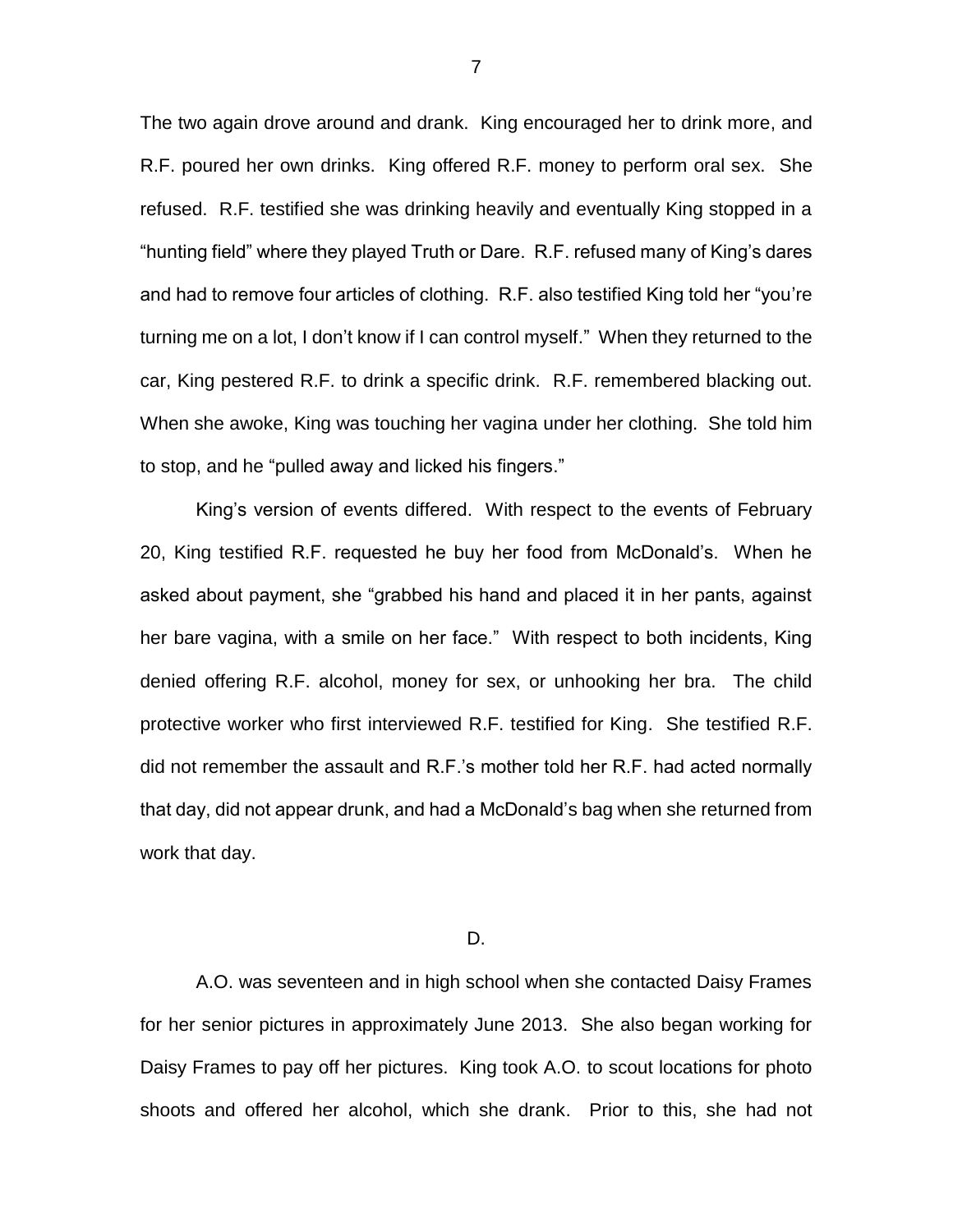consumed alcohol. A.O. testified she passed out on the floor upon returning to the studio and when she awoke, King had his mouth on her vagina. She protested, and he responded, "[H]er body was asking for it." A.O. left the studio within ten minutes.

A.O. did not report this incident and testified that she carried on a sexual relationship with King for one year to protect her younger sister. She stated, "[E]very time I stopped talking to [King], he started talking to my sister." A.O. described the relationship as "necessary." A.O. allowed King to take nude photos of her for her boyfriend. A.O. testified that she led King to believe she cared for him.

King's version of events differed. King acknowledged he had consensual sex with A.O., although he hesitated at calling it a relationship. He testified he gave A.O. money and she told him she loved him and wanted him to leave his wife. King denied the June 2013 assault allegations. Witnesses for King discussed times that King had helped A.O. by taking her to the airport and advising her on problems with her boyfriend. King also denied he ever provided alcohol for A.O.

II.

In his first claim of error, King argues the district court erred in denying his motion to adjudicate law points. Review of a trial court's ruling on a motion to adjudicate law points is for correction of legal error. *See State v. Beck*, 854 N.W.2d 56, 58 (Iowa Ct. App. 2014). "The appropriateness of the district court's action turns on the correctness of its interpretation of the relevant statutes, which are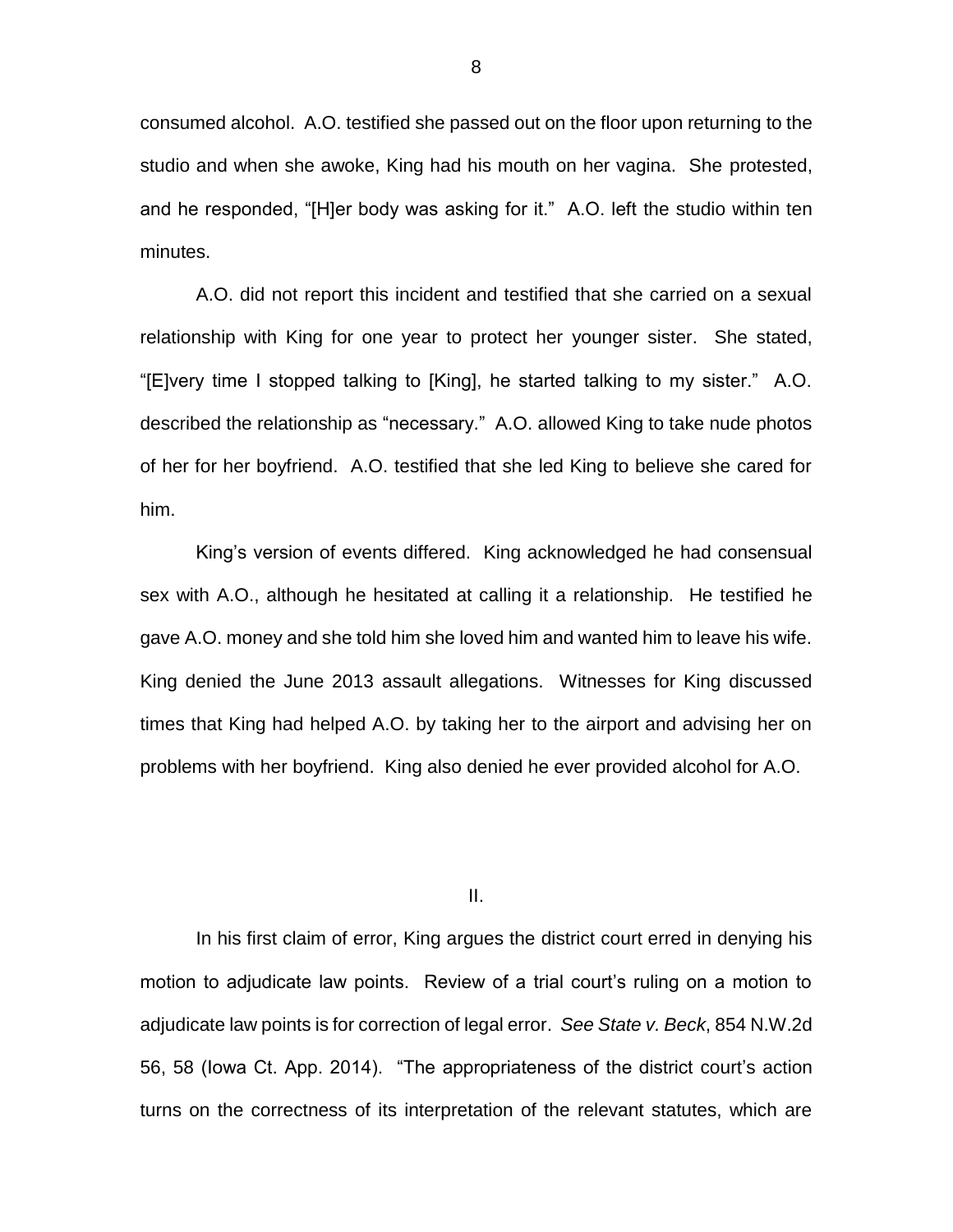reviewable for correction of errors at law as well." *State v. Muhlenbruch*, 728 N.W.2d 212, 214 (Iowa 2007).

In his motion for adjudication of law points, King argued he did not commit a sex act against K.R. within the meaning of Iowa Code section 702.17(3) because she testified in her deposition that she did not feel King's touch of her vaginal area because she had on multiple layers of clothes. As relevant here, the code section defines a "sex act" as "contact between the finger or hand of one person and the genitalia or anus of another person . . . ." Iowa Code § 702.17(3). In *State v. Pearson*, the court made clear that a sex act does not require skin-to-skin contact. 514 N.W.2d 452, 455 (Iowa 1994). "The sexual nature of the contact can be determined from the type of contact and the circumstances surrounding it." *Id.* "[P]rohibited contact occurs when (1) the specified body parts or substitutes touch and (2) any intervening material would not prevent the participants, viewed objectively, from perceiving that they have touched." *Id.*

 It is well established that a motion to adjudicate law points is proper "only when the questions of law arise from uncontroverted facts which appear in the pleadings." *Woods v. Schmitt*, 439 N.W.2d 855, 865 (Iowa 1989). Here, King did not challenge the pleadings but instead relied on K.R.'s deposition testimony in an attempt to establish she did not feel his touch. Whether or not a sex act occurred and whether or not K.R. felt the touch were questions of fact for the jury and not proper subjects of a motion to adjudicate law points. *See State v. Baker*, 688 N.W.2d 250, 253 (Iowa 2004) ("The district court should not have resolved this factual dispute in ruling on the constitutional issue, since the constitutional challenge to the statute was raised in a motion to adjudicate law points. Motions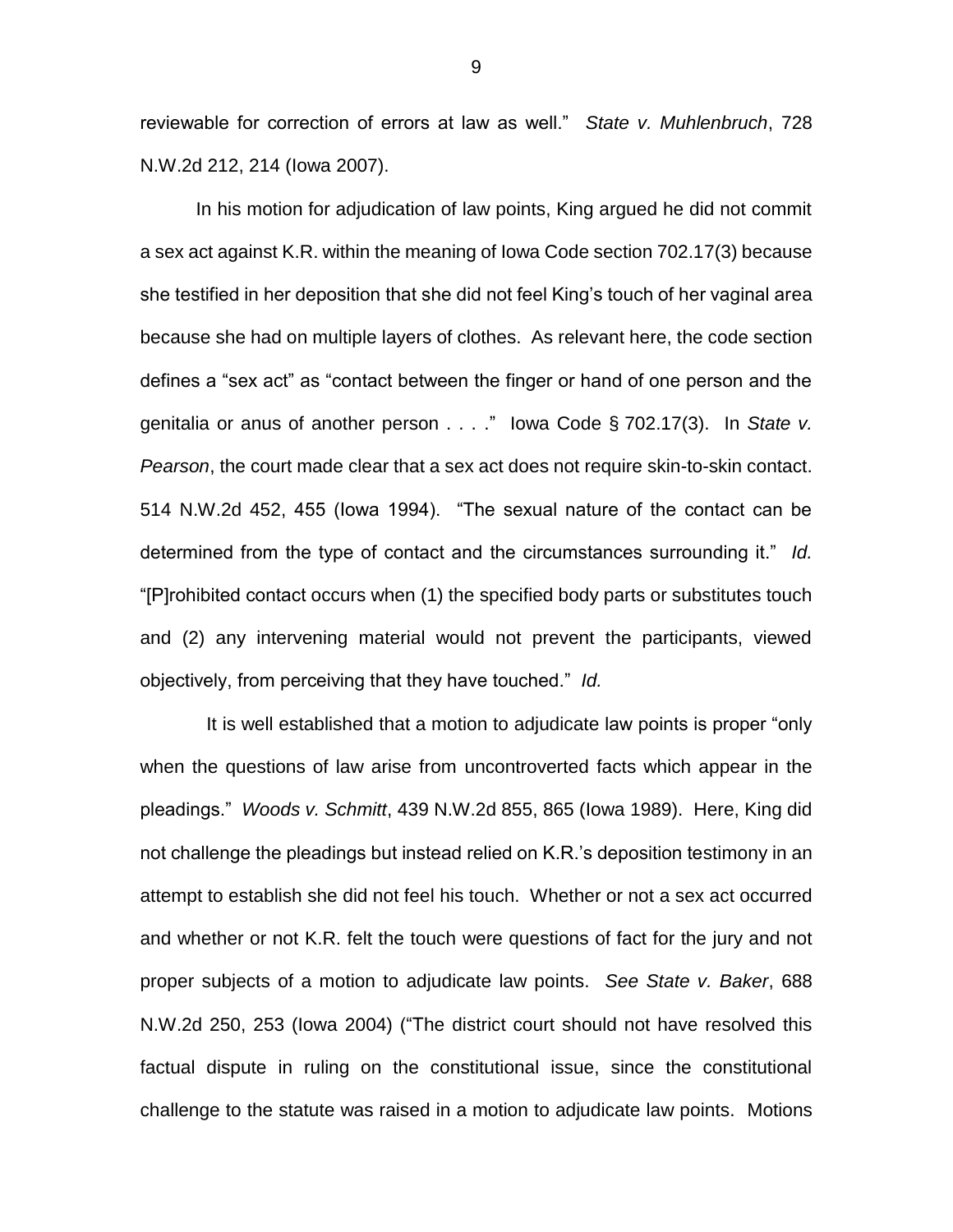to adjudicate law points may not be used to resolve factual disputes, only legal issues."); *Woods v. Schmitt*, 439 N.W.2d 855, 865 (Iowa 1989) (stating when the facts "were in dispute . . . [t]he motions should have been denied"); *State ex rel. Miller v. Hydro Mag, Ltd.*, 379 N.W.2d 911, 913 (Iowa 1986) (stating the motion is proper "only when the trial court is presented a legal issue that is independent of a disputed factual issue and a ruling favorable to the applying party will necessarily be dispositive of the case in whole or in part"); *State v. Wilt*, 333 N.W.2d 457, 460 (Iowa 1983) (stating a motion to adjudicate law points "lies for resolution of legal issues, and may not be used to resolve factual arguments" and is "appropriate only where material facts are undisputed").

Because the motion to adjudicate law points was not proper, the district court did not err in denying King's motion. The correctness of the district court's ruling and the impropriety of King's motion were demonstrated during trial. At trial, K.R. testified about the touch. She testified she felt King's touch despite her clothing. When King's counsel attempted to impeach K.R. with her prior deposition testimony, K.R. clarified she told King she did not feel anything. She testified she felt it, but she did not feel any pleasure from the touch. We conclude King is not entitled to any relief on his first claim of error.

# III.

King's second claim of error relates to the testimony of expert witnesses. Specifically, he contends certain expert witness testimony was impermissible bolstering of witness credibility or vouching. By way of background, the State and the defense called experts. State expert Karla Miller testified regarding sexual abuse and the reactions of victims of sexual abuse. King's expert, Veronica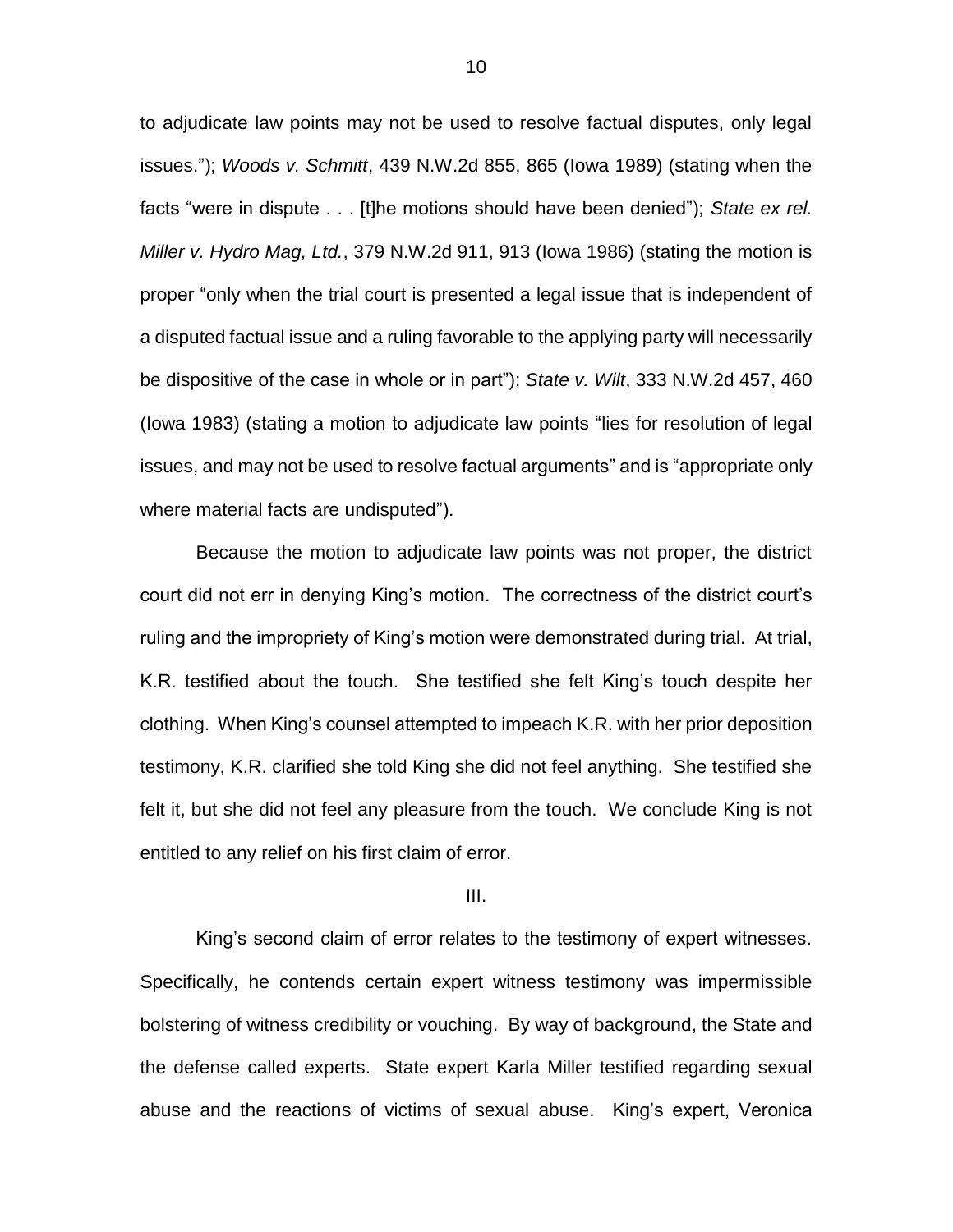Lestina, testified about how trauma and alcohol consumption can create false memories. Another defense expert, Dr. Rehberg, testified that the amount of alcohol R.F. and A.O. say they consumed would have led to them becoming unconscious or dying. King argues his trial counsel provided constitutionally deficient representation in failing to object to certain vouching testimony by Miller.

Ineffective-assistance-of-counsel claims are reviewed de novo. *Everett v. State*, 789 N.W.2d 151, 155 (Iowa 2010). To succeed on an ineffective-assistance claim a defendant must show "(1) counsel failed to perform an essential duty; and (2) prejudice resulted." *State v. Maxwell*, 743 N.W.2d 185, 195 (Iowa 2008). "[W]e measure counsel's performance against the standard of a reasonably competent practitioner." *Id.* Poor strategy or mistakes in judgment normally do not rise to the level of ineffective assistance. *Ledezma v. State*, 626 N.W.2d 134, 143 (Iowa 2001). Prejudice exists if "there is a reasonable probability that, but for counsel's unprofessional errors, the result of the proceeding would have been different." *State v. Leckington*, 713 N.W.2d 208, 217 (Iowa 2016). "[B]oth elements do not always need to be addressed. If the claim lacks prejudice, it can be decided on that ground alone without deciding whether the attorney performed deficiently." *Ledezma*, 626 N.W.2d at 142.

Generally, "[w]e have permitted an expert witness to testify regarding the 'typical symptoms exhibited by a person after being traumatized.'" *State v. Dudley*, 856 N.W.2d 668, 676 (Iowa 2014) (citation omitted). "Although we are committed to the liberal view on the admission of psychological evidence, we continue to hold expert testimony is not admissible merely to bolster credibility." *Id.* (citing *State v. Hulbert*, 481 N.W.2d 329, 332 (Iowa 1992)). In a trio of recent decisions, the Iowa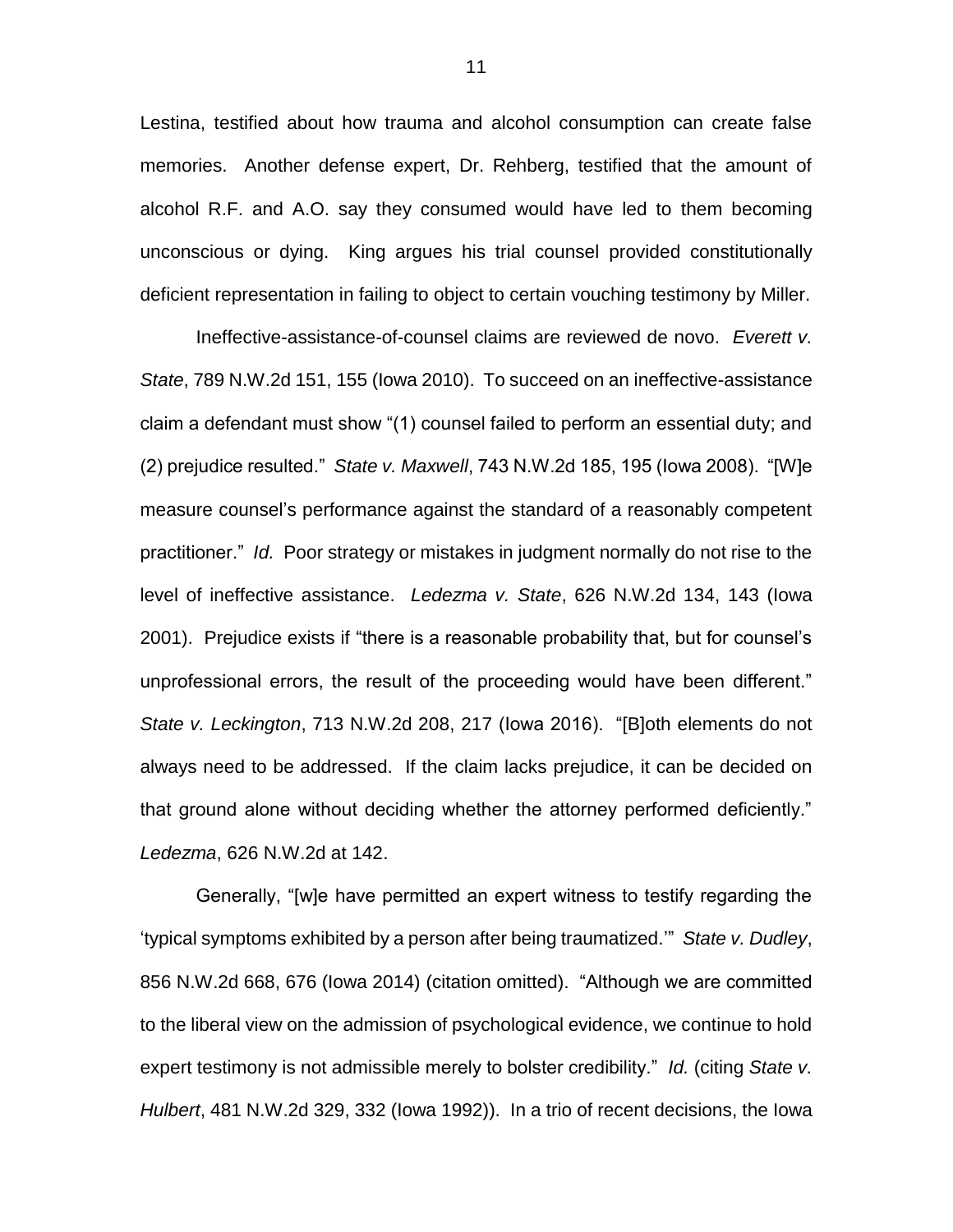Supreme Court clarified the very thin line between admissible expert testimony regarding abuse and inadmissible testimony constituting opinion on credibility or vouching. In *Dudley*, the court found an expert's testimony that "a child's physical manifestations or symptoms are consistent with sexual abuse trauma" was impermissible indirect vouching. 856 N.W.2d at 677. *State v. Jaquez* held an expert's opinion that a child's demeanor was "completely consistent with a child who has been traumatized" was also impermissible vouching. 856 N.W.2d 663, 665 (Iowa 2014). However, the court was careful to note that "[w]e allow an expert witness to testify generally that victims of child abuse display certain demeanors." *Id.* at 666. Finally, in *State v. Brown*, a doctor's report stating a child's disclosure of sexual abuse was "significant" and that an "investigation is clearly warranted" was impermissible evidence. 856 N.W.2d 685, 689 (Iowa 2014). Other comments in the report as to the child's consistent statements and clear and detailed history were not impermissible vouching. *Id.*

King first takes issue with several general categories of Miller's testimony regarding general characteristics of sex abuse cases, including testimony about the following: victim dissociation from trauma, victim denial, the failure to report, victim memory loss, a perpetrator's attempts to gain information regarding victims, a perpetrator's selection of vulnerable victims, and a perpetrator's grooming of the community. As an initial matter, we question whether the claims are properly presented for appellate review. The supreme court has made clear that error must be preserved with respect to each challenged statement. *See State v. Towney*, No. 14-1673, 2016 WL 530262, at \*2 (Iowa Ct. App. Feb. 10, 2016). It is thus insufficient for the defendant on appeal to merely identify general categories of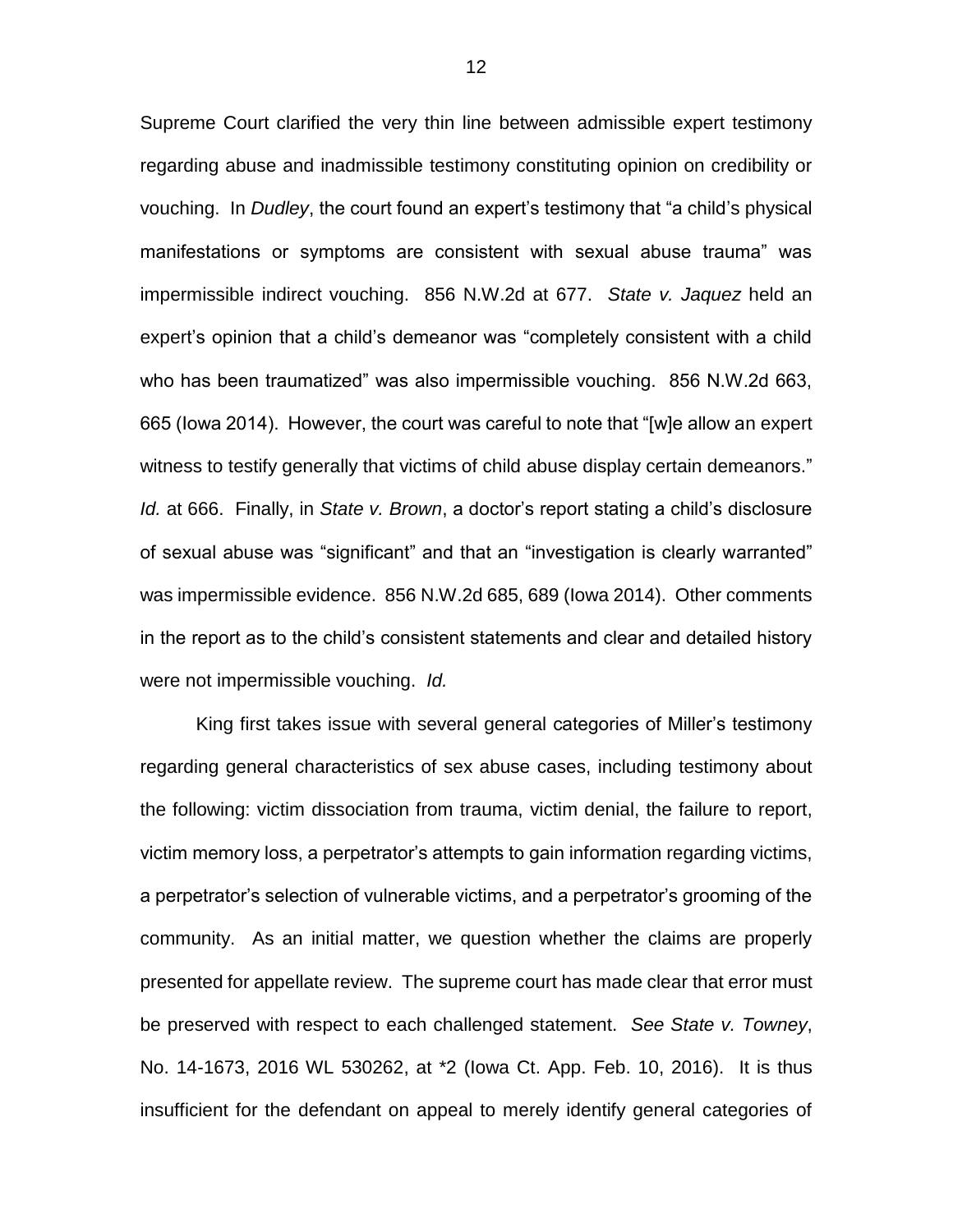testimony to which his counsel should have objected. The testimony is not viewed as a whole to determine the cumulative effect based on the entirety of the expert's testimony. *Towney*, 2016 WL 530262, at \*3 ("During oral argument, Towney's counsel explained while no single statement constituted improper vouching or improper opinion regarding guilt or innocence, the testimony as a whole effectively did so. Under *Dudley*, we do not think Towney's testimony-as-a-whole approach presents a viable claim.").

Even if the claims were properly presented for appellate review, we find nothing objectionable in the challenged testimony. "[E]xpert witnesses may express opinions on matters explaining the pertinent mental and physical symptoms of the victims of abuse." *State v. Allen*, 565 N.W.2d 333, 338 (Iowa 1997). An expert may testify generally about victim behavior, including delays in reporting events and why recollection may seem inconsistent, just not the validity of the behaviors of *this* victim. *State v. Tjernagel*, No. 15-1519, 2017 WL 108291, at \*4 (Iowa Ct. App. Jan. 11, 2017) (discussing recent vouching precedent). "In deciding whether expert responses fall on the right or wrong side of the line, our courts have focused on how closely the responses were tied to the facts of the particular case." *Simpson v. State*, No. 15-1529, 2017 WL 1735615, at \*5 (Iowa Ct. App. May 3, 2017). Here, the testimony was sufficiently general and not tied by the witness to the particular facts of this case. The application of the witness's testimony to the facts at hand was left to the jury. Because objections to the challenged testimony were not warranted, counsel was not ineffective in failing to make the objections. *See State v. Brothern*, 832 N.W.2d 187, 192 (Iowa 2013) ("We will not find counsel incompetent for failing to pursue a meritless issue."). We

13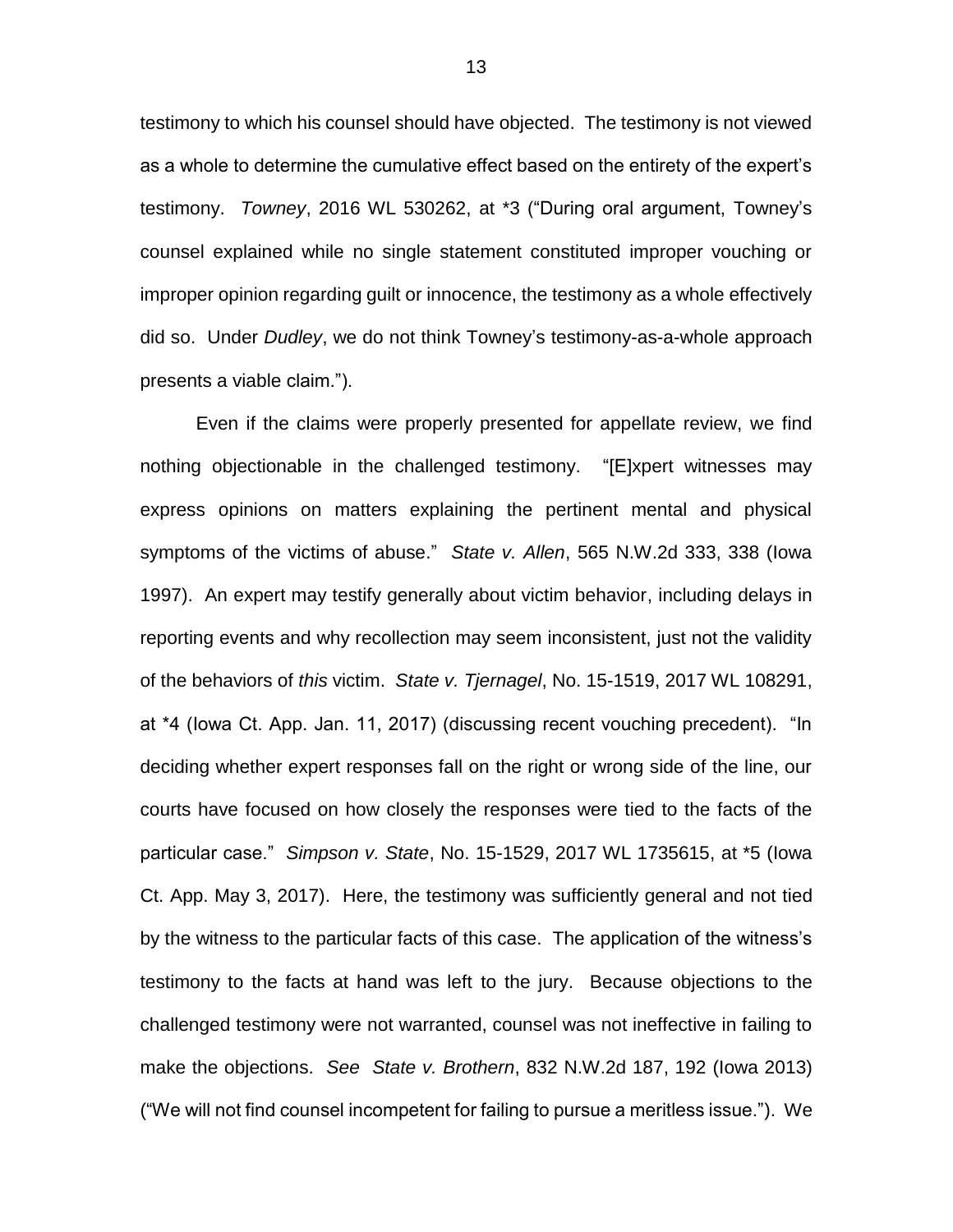thus reject King's claims of ineffective assistance of counsel with respect to this testimony.

King also challenges another category of Miller's testimony. On crossexamination, defense counsel queried the expert on issues related to false reporting. Defense counsel asked, "[D]o you believe false reporting is not possible then?" Miller testified that she did not believe, by and large, many victims falsely report and that those who do often display factors that lead to discovery. She also stated, "[I]n the FBI uniform crime report . . . [sexual offense false reports occur] no more than any other crime and is sometimes less" and sexual crimes are "vastly underreported." King argues since most of his claims center on false memories and false reporting by the victims, such testimony vouched for the credibility of his accusers. He argues his trial counsel was ineffective for inadvertently eliciting this testimony.

Trial counsel should be allowed the opportunity to justify the trial strategy and the reason or reasons for asking these questions. The current record is inadequate to resolve this claim on direct appeal. *See State v. Straw*, 709 N.W.2d 128, 133 (Iowa 2006) ("Only in rare cases will the trial record alone be sufficient to resolve the claim on direct appeal."); *State v. Atley*, 564 N.W.2d 817, 833 (Iowa 1997) ("[C]laims of ineffective assistance of counsel raised on direct appeal are ordinarily reserved for postconviction proceedings to allow full development of the facts surrounding counsel's conduct."). We thus preserve this single claim of ineffective assistance of counsel for postconviction-relief proceedings.

Finally, King claims all the alleged vouching testimony was improperly emphasized in closing. To the extent we have found his claims to be meritless,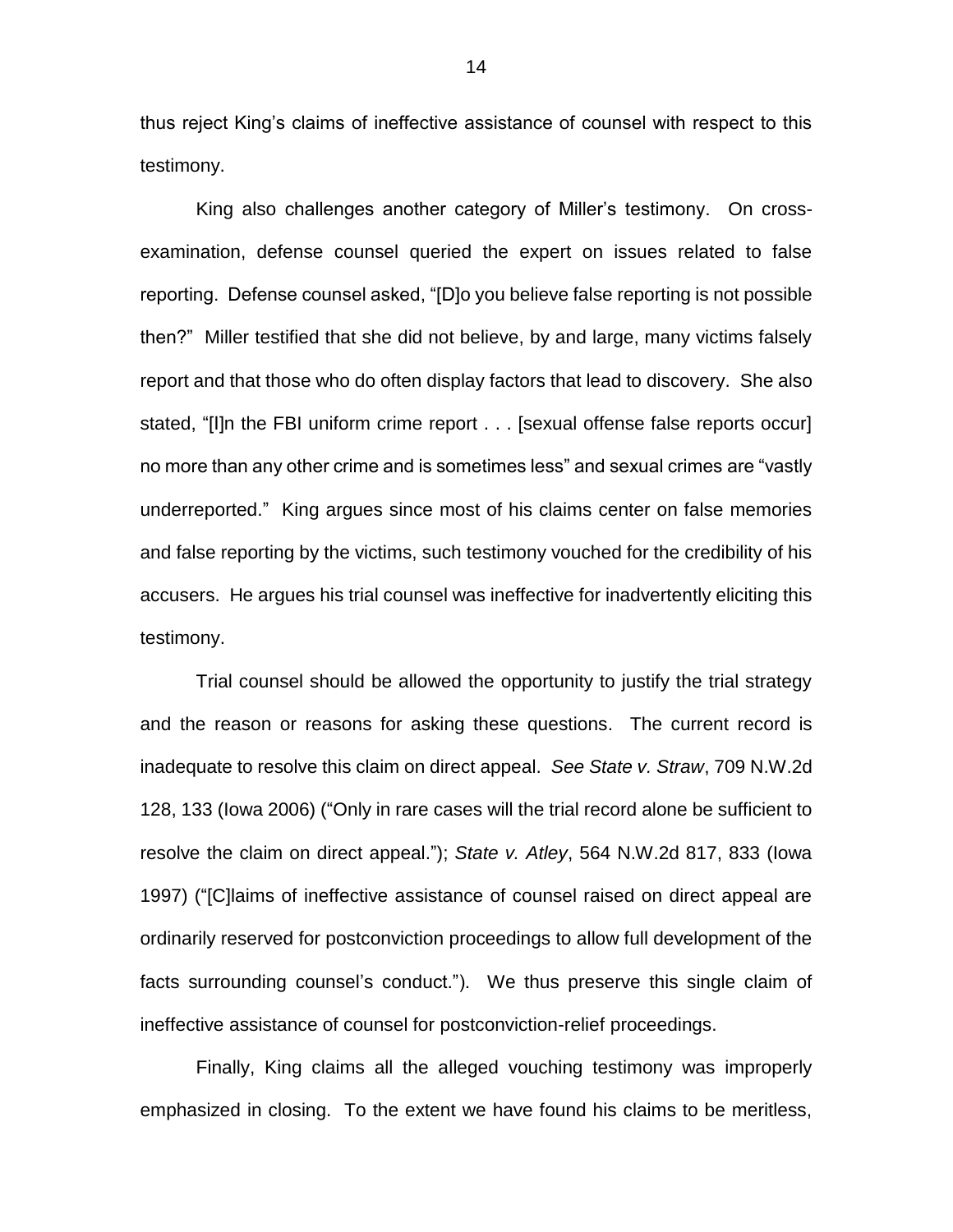the logic extends to use in closing. We preserve the claim to the extent it relates to the specific false reporting testimony preserved above.

### IV.

In his third and fourth claims of error, King contends there is insufficient evidence supporting his convictions for the sexual abuse of K.R. and penetration of genitalia with an object regarding A.B. Our review is for the correction of legal error. *See State v. Brubaker*, 805 N.W.2d 164, 171 (Iowa 2011). In conducting this review, we "consider all of the record evidence viewed in the light most favorable to the State, including all reasonable inferences that may be fairly drawn from the evidence." *State v. Thomas*, 847 N.W.2d 438, 442 (Iowa 2014) (quoting *State v. Sanford*, 814 N.W.2d 611, 615 (Iowa 2012)). "[W]e will uphold a verdict if substantial record evidence supports it." *Id.* (alteration in original). "Evidence is considered substantial if, when viewed in the light most favorable to the State, it can convince a rational jury that the defendant is guilty beyond a reasonable doubt." *Id.* "Inherent in our standard of review of jury verdicts in criminal cases is the recognition that the jury [is] free to reject certain evidence, and credit other evidence." *Id.* (alteration in original).

### A.

We first address King's claim with respect to the sufficiency of the evidence supporting his conviction for sex abuse. The State was required to prove the following: (1) King performed a sex act with K.R.; (2) King performed the sex act by force or against the will of K.R.; (3) King and K.R. were not then living together as husband and wife. *See* Iowa Code § 709.4. King challenges only the second element.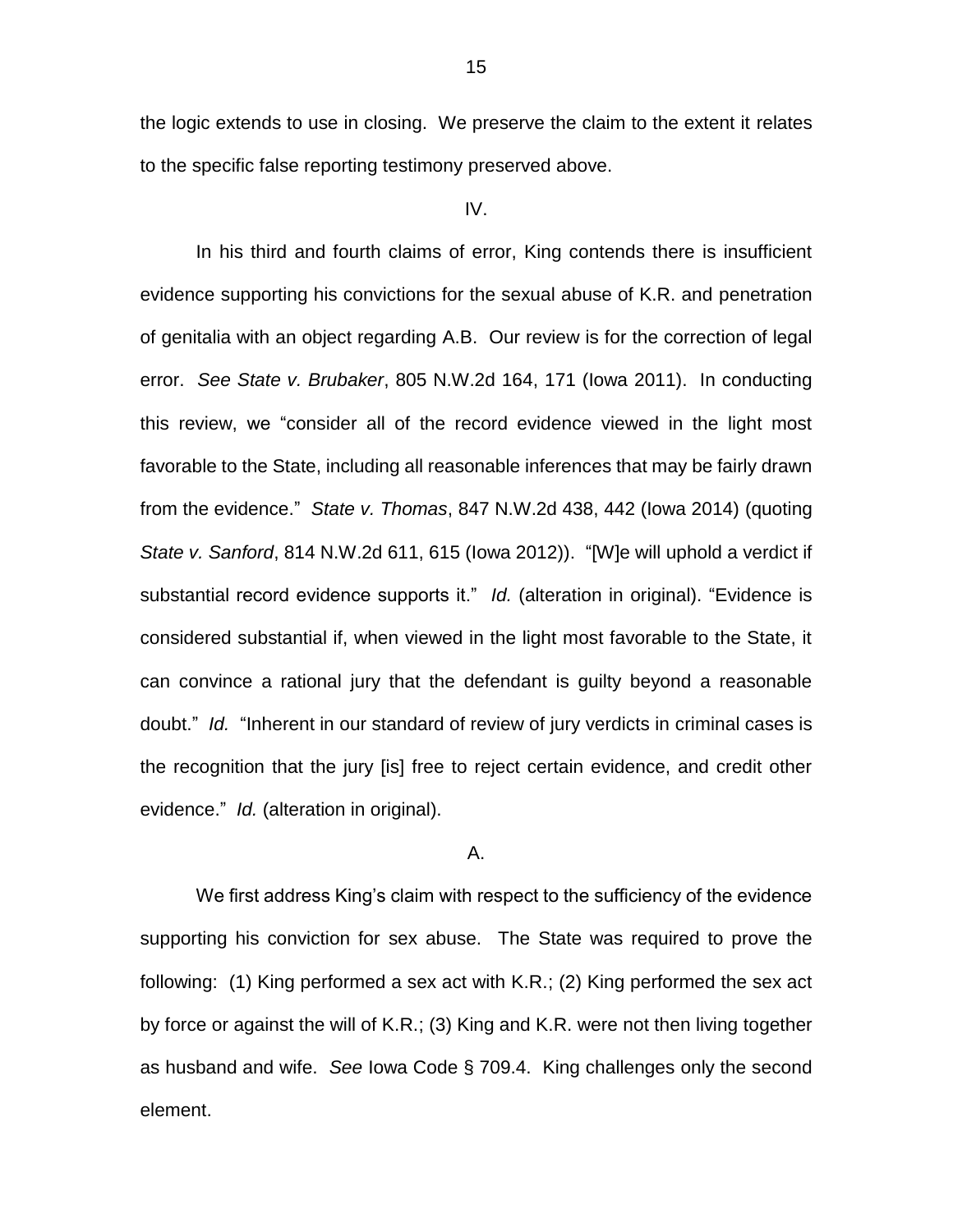When the evidence is viewed in the light most favorable to the jury's verdict, the jury could have inferred King's conduct was against K.R.'s will. She testified:

I tried to push his hand away, and I said, no, and he said, "just let it happen; it's okay, you won't get hurt," and I tried closing my legs tightly so that he couldn't get to the area, but he continued to start rubbing my crouch [sic] area, and I kept telling him, I don't feel comfortable doing this, and he said, "you can't tell me this doesn't feel good; it has to feel good" . . . . I'm not really big on that stuff, and he was a lot older than me, so it made it a lot more uncomfortable, and I felt violated, because I told him no, and I felt disrespected.

While King is correct that K.R. conceded King did not use physical force while committing the sex act, the argument is immaterial. The jury was instructed, "[T]he State does not have to prove that K.R. physically resisted the defendant's acts" and the "force used by the Defendant does not have to be physical." The jury instruction was a correct statement of Iowa law. *See* Iowa Code § 709.5 ("[I]t shall not be necessary to establish physical resistance by a person in order to establish that an act of sexual abuse was committed by force or against the will of the person."). Here, K.R. testified she allowed the touching to continue because she was afraid of physical harm if she did not comply. K.R.'s sense of fear was credible considering her prior testimony regarding King's conduct when he did not get his way and the fact King had driven her out to an isolated area with which she was unfamiliar. K.R.'s fear of King was sufficient to show she did not consent to the sex act and that it was against her will. *See, e.g., State v. Bauer*, 324 N.W.2d 320, 322 (Iowa 1982) ("It is true defendant did not threaten complainant and used no force except that which is necessary for the act of sexual intercourse itself. We believe, however, that the jury could—and obviously did—believe complainant when she testified to fear which rendered her incapable of protest or resistance.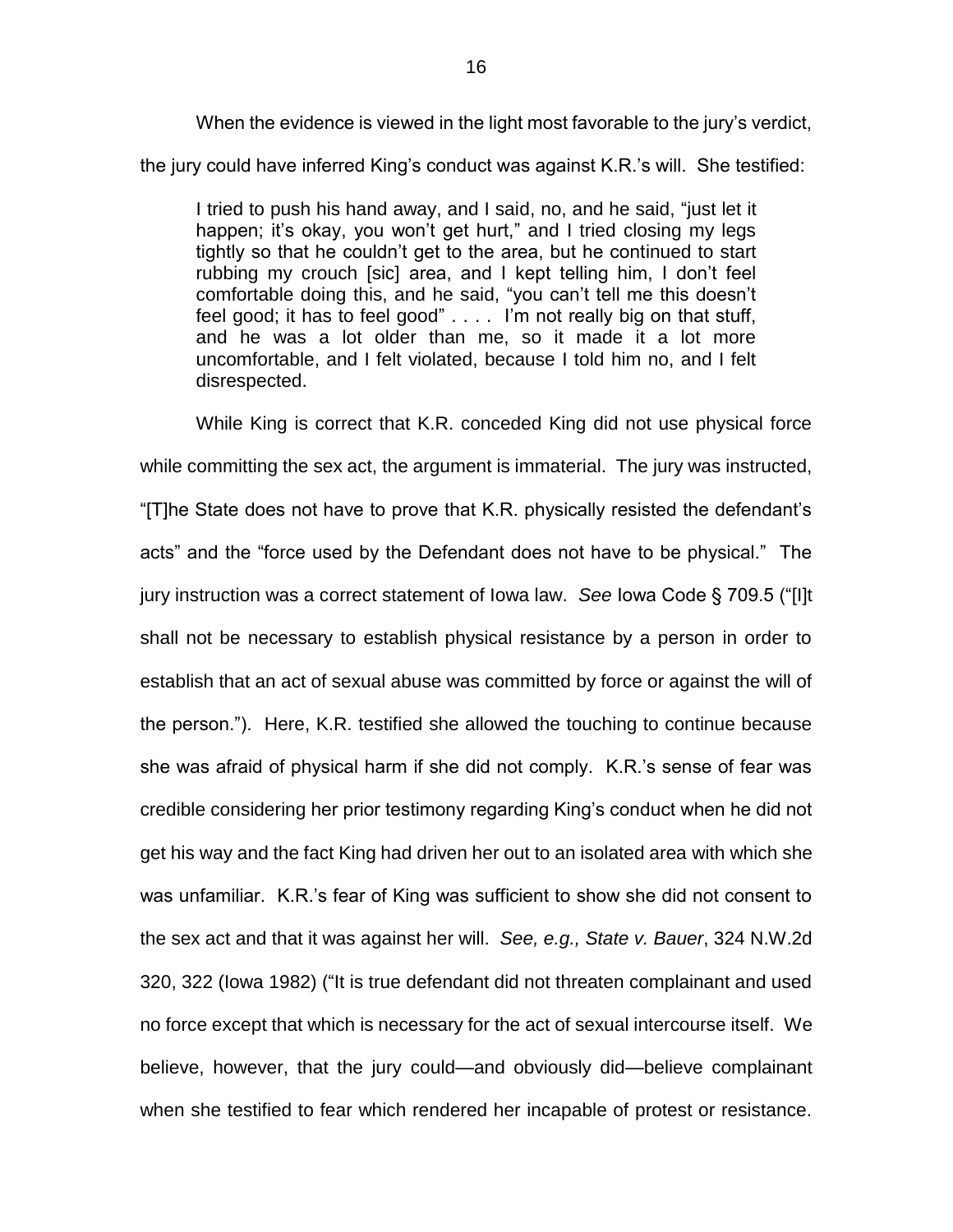This is all our statute demands."); *State v. Ingram*, No. 15-1984, 2017 WL 514403, at \*3 (Iowa Ct. App. Feb. 8, 2017) (stating the victim's subjective fear of abuser was relevant to show sex act was against her will); *State v. Espinoza*, No. 07-0605, 2007 WL 4197202, at \*1 (Iowa Ct. App. Nov. 29, 2007) (stating "[s]ubjective circumstances are considered in making this determination" and the victim's testimony she was afraid of the abuse and felt she did not have any choice but to consent was sufficient evidence to establish sex acts were against the victim's will).

#### B.

We next address the sufficiency of the evidence in support of King's conviction for penetration of genitalia with an object. To prove the offense, the State was required to prove: (1) King assaulted A.B. by doing an act which was intended to cause pain or injury to A.B., or result in physical contact which was insulting or offensive to A.B.; (2) King had the apparent ability to do the act; and (3) when King committed the assault, he used an object to penetrate A.B.'s genitalia. *See* Iowa Code §§ 708.1(2), .2(5). We first note King failed to raise this challenge in his motion for judgment of acquittal. He has thus failed to preserve error with respect to this challenge. *See Brubaker*, 805 N.W.2d at 170 ("To preserve error on a claim of insufficient evidence for appellate review in a criminal case, the defendant must make a motion for judgment of acquittal at trial that identifies the specific grounds raised on appeal."). However, King raises the challenge within the framework of an ineffective-assistance-of-counsel claim. *See State v. Truesdell*, 679 N.W.2d 611, 615–16 (Iowa 2004). We review the claim within that well-established framework.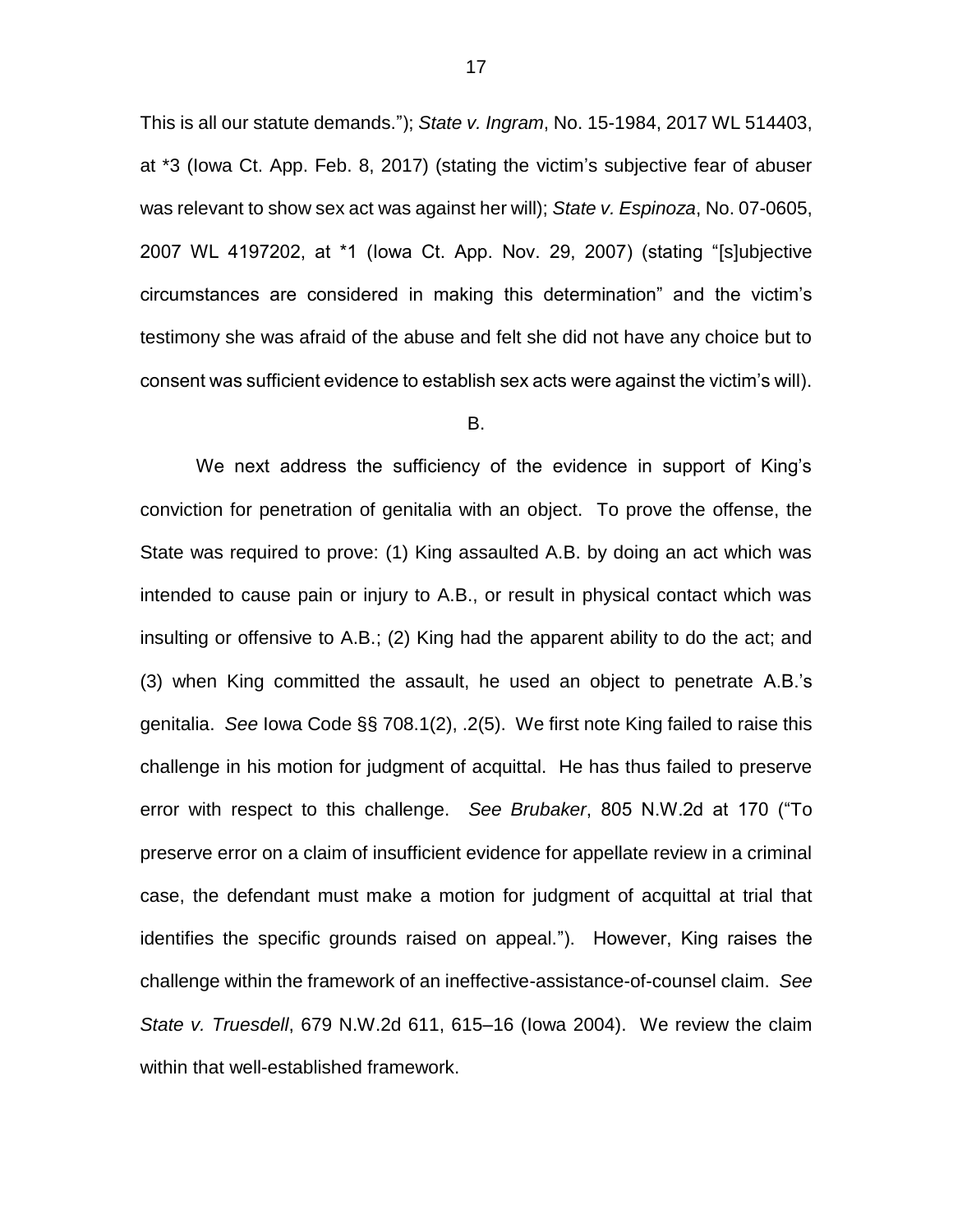King challenges the sufficiency of the evidence establishing that he intended to cause A.B. pain or injury or that he intended the act to result in physical contact which was insulting or offensive. We have little trouble concluding there is substantial evidence in support of the verdict when the evidence is viewed in the light most favorable to the State. A.B. testified she was intimidated, frightened, and manipulated when she brought the vibrator to her meeting with King. A.B. testified King gained her trust, gave her alcohol, and then drove her somewhere isolated and used the vibrator on her against her will. A.B. testified, "I still didn't want him to do that, and then he turned it on, put it on my pants forcefully. I asked him to stop. He didn't. And the next thing I knew, he was inserting it in me." She testified about how upset this incident made her and how disrespected she felt by King. Beyond A.B.'s explicit testimony regarding how the incident made her feel, the jury could have reasonably inferred that insertion of a device into the victim's vagina against her will would be insulting or offensive.

King does not really seem to deny this evidence is sufficient to support the conviction. Instead, he seems to contend his version of events is more credible. Specifically, King argues A.B. brought the vibrator to the encounter, used it on herself, and requested he help her. This would show the penetration was not insulting or offensive but instead solicited. He further contends his story is more credible because A.B. attempted to make contact with him after this incident by "re-friending" King on Facebook. We disagree King's version of events is more credible. Regardless, that is not the question presented on his sufficiency challenge. The question presented is whether the verdict is supported by substantial evidence when the evidence is viewed in the light most favorable to the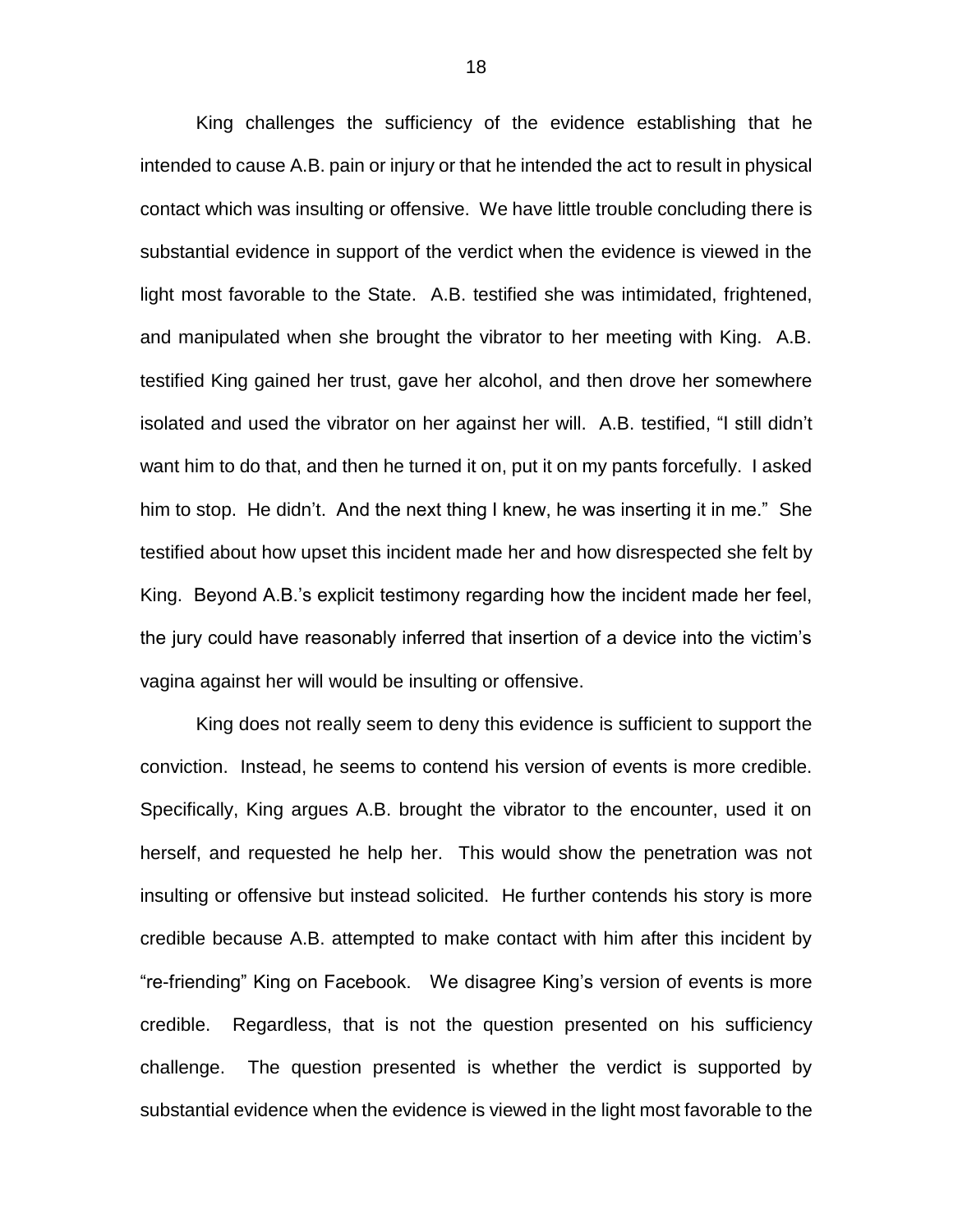State. It is in this case. We will not disturb the jury's credibility determination. *See Thomas*, 847 N.W.2d at 442 (discussing credibility as a jury issue).

Because any challenge by counsel to the sufficiency of the evidence with respect to this conviction would have been without merit, we conclude counsel was not ineffective in failing to move for acquittal on the ground presented. *See Brothern*, 832 N.W.2d at 192.

V.

In light of the above, we preserve for postconviction-relief proceedings